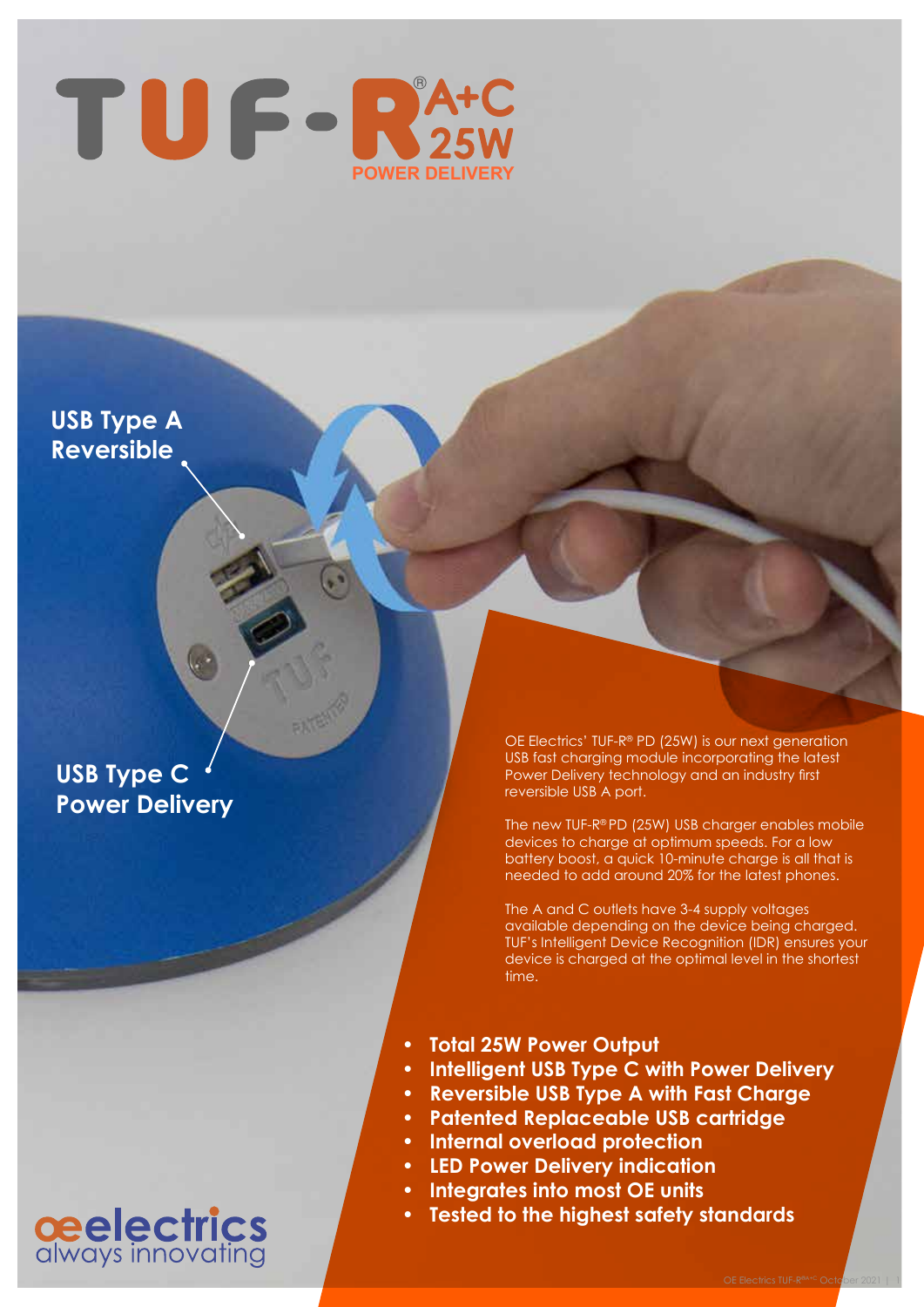The new TUF-R® A+C USB charger offers different supply voltages depending on the device being charged.

When a device is plugged into either the Type A or Type C socket a digital 'handshake' takes place allowing the TUF to charge the device at the optimum level.

| <b>USB Type A</b> |                     |              |
|-------------------|---------------------|--------------|
| 5 Volts x 3 Amps  |                     | $= 15$ Watts |
|                   | 9 Volts x 2 Amps    | $=$ 18 Watts |
|                   | 12 Volts x 1.5 Amps | $=$ 18 Watts |

|  | <b>USB Type C</b> |  |
|--|-------------------|--|
|--|-------------------|--|

| 5 Volts | $x3$ Amps                           | $= 15$ Watts |
|---------|-------------------------------------|--------------|
| 9 Volts | x 2.22 Amps                         | $= 20$ Watts |
|         | $15$ Volts $\overline{x}$ 1.65 Amps | $= 25$ Watts |
|         | 20 Volts x 1.2 Amps                 | $= 24$ Watts |





| <b>Device Charge Time</b>   | 10-90% Charge Time                                |
|-----------------------------|---------------------------------------------------|
| iPhone X Max                | 65 minutes                                        |
| iPhone X                    | 77 minutes                                        |
| Samsung S9 plus             | 79 minutes                                        |
| Samsung S10                 | 63 minutes                                        |
| Low battery boost<br>charge | Up to 20% in ten minutes<br>for the latest phones |



Blue LED - standard Fast charging upto 5V





Green LED - Power Delivery 9V - 20V

Our new USB Type A not only offers advanced charging, but can accept the USB inserted either way - getting it right - every time.

The reversibility of the Type A socket makes it far less likely to be damaged while in use and has been independently tested to over 10,000 insertions.

In standard Fast Charging mode the Type C charger remains blue, but if your device accepts Power Delivery the LED will turn green as soon as your device pulls 9-20V providing the most optimal charge.

OE House, Thomas Maddison Lane, Calder Park, Wakefield, West Yorkshire, WF4 3GH Tel: +44 (0) 1924 367255 Fax: +44 (0) 1924 290652 Email: sales@oeelectrics.co.uk www.oeelectrics.com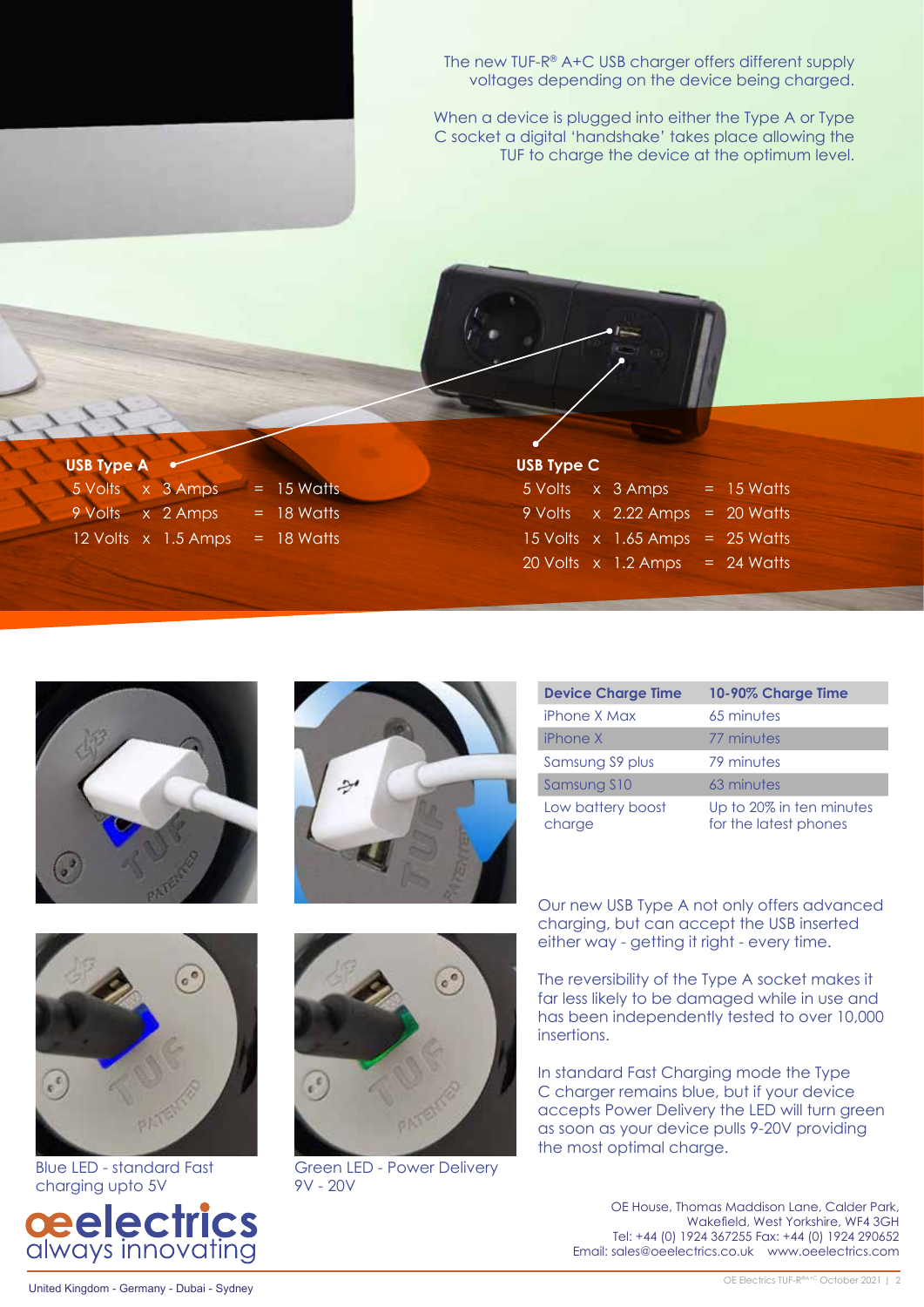

Our new **TUF-R® A+C 25W POWER DELIVERY** module can be integrated into most of our existing units. You could even upgrade a unit you've already bought.\*

## **Technical Information**

| <b>Features</b>                            |                                                                                                             |
|--------------------------------------------|-------------------------------------------------------------------------------------------------------------|
| Internal Over Temp<br>Protection           | Yes, Self Resetting,<br>Blue & Green LED flash                                                              |
| <b>Internal Over Voltage</b><br>Protection | <b>Self Resetting</b>                                                                                       |
| <b>Output Over Current</b><br>Protection   | <b>Self Limiting</b><br>Type C - Flash Green<br>Type A - Flash Blue                                         |
| <b>Short Circuit Protection</b>            | <b>Self Resetting</b>                                                                                       |
| <b>USB Sockets</b>                         | Gold plated for improved contact. Type A and<br>Type C manufactured for minimum 10.000<br><i>insertions</i> |
| Power indicator                            | <b>Blue LED Standard Voltage</b><br>Green LED Higher Voltage (PD/QC)                                        |
| <b>Charge Standards</b>                    | (IDR) - Intelligent Device Recognition,<br>PD3.0; QC2/QC3                                                   |
| <b>Certifications - Safety</b>             | IEC 62368-1: 2014<br>UL62368-1 cTUVus                                                                       |
| <b>Certifications - EMC</b>                | EN 50121-3-2 (railway)<br>EN61204: 2000<br>FCC part $15(B)$                                                 |
| <b>Certifications - ROHS</b>               | EU 2015/863                                                                                                 |

| <b>Specifications</b>           |                                                                                                                                            |
|---------------------------------|--------------------------------------------------------------------------------------------------------------------------------------------|
| <b>USB Charging Outlets</b>     | 1 x Type A Female (Reversible)<br>1 x Type C Female (Reversible)                                                                           |
| <b>Charging Current</b>         | Type C 5V/3A, 9V/2.22A, 15V/1.65A,<br>20V/1.2A (PD3.0)<br>Type A: 5V/3A, 9V/2A, 12V/1.5A<br>(QC3.0/QC2.0)<br>Combined (A+C): 5V/4.0A (MAX) |
| <b>Rated Total Output Power</b> | <b>25W</b>                                                                                                                                 |
| <b>AC Voltage Range</b>         | 100-240VAC at 50/60Hz                                                                                                                      |
| AC Input Current (Full Load)    | Maximum 0.6A                                                                                                                               |
| <b>Efficiency</b>               | Up to 90%                                                                                                                                  |
| Environment                     | $0-25$ °C                                                                                                                                  |
| <b>Standby Power</b>            | 0.05W                                                                                                                                      |